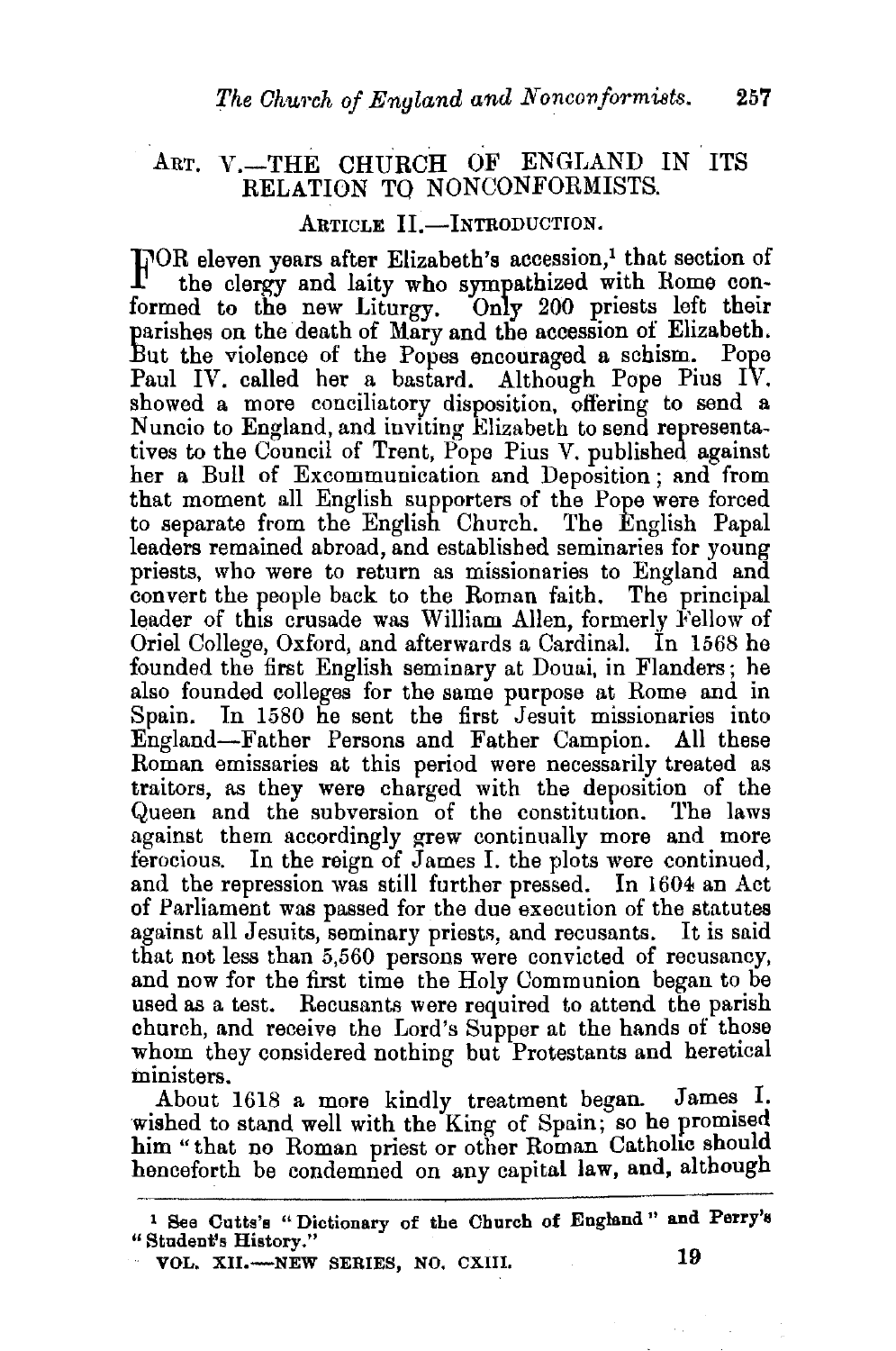he could not at present rescind the laws which inflicted only pecuniary fines, yet he would so mitigate them as to oblige his Roman Catholic subjects to him." Some years later a very large number of Romanists-it is said 4,000-were released from prison. In 1623 James allowed a Bishop *in partibus* to reside in England. There had been an interminable quarrel between the secular Romish priests and the Jesuits on this point, the former desiring a Bishop, the latter opposing it, as limiting their authority, and preferring the direction of an Archpriest. This first Romish prelate was Dr. William Bishop. The people were much excited about it, but quieted down when the Prince of Wales came homo safe from Spain and the detested Spanish marriage was abandoned. On Dr. Bishop's death another prelate was appointed, but during the Commonwealth the depression of the party and the bitter hostility of the people seem to have prevented further nominations.

The accession of James II., himself a Roman Catholic, gave new hopes to the Roman See, and a large accession of importance to the Papal party in England. A Vicar-Apostolic was delegated; and shortly after the kingdom was divided into four districts, each under a Vicar-Apostolic; and this continued to be the organization of the Roman Church in England until the middle of the present century.

'fhe extraordinary measures taken by James II. for restoring Romanism only secured his downfall and banishment. Father Petre, Vicar-Provincial of the Jesuits in England, was a member of the Privy Council; Sunderland, the Prime Minister, was a Romanist; two or three others besides Petre were members of the Cabinet Council, which contained only eight in all. Fourteen Benedictine monks were installed in St. James's Chapel Royal; there was a Jesuit establishment in the Savoy ; a body of Franciscans had a house in Lincoln's Inn ; a body of Carmelites were in the City. The heads of Christ Church and University College at Oxford set up the Mass in their College Chapels. Four Vicars-Apostolic, appointed by the Pope, were paid £1,000 a year each out of the Exchequer to rule the Roman clergy in England. The King's unconstitutional Declaration of Indulgence would have enabled him to use his power and patronage to put Romanists into the dignities of the Church, the offices of the Government, the judgeships, and the command of the army and navy.

The Revolution of 1688 accordingly swept away the Kingand the Stuart dynasty. Parliament took precautions in the Act of Settlement of William III. and Mary against the recurrence of the danger by requiring that the Sovereign should always be in the communion of the Church of England. The penal laws against the Romanists were revived, and the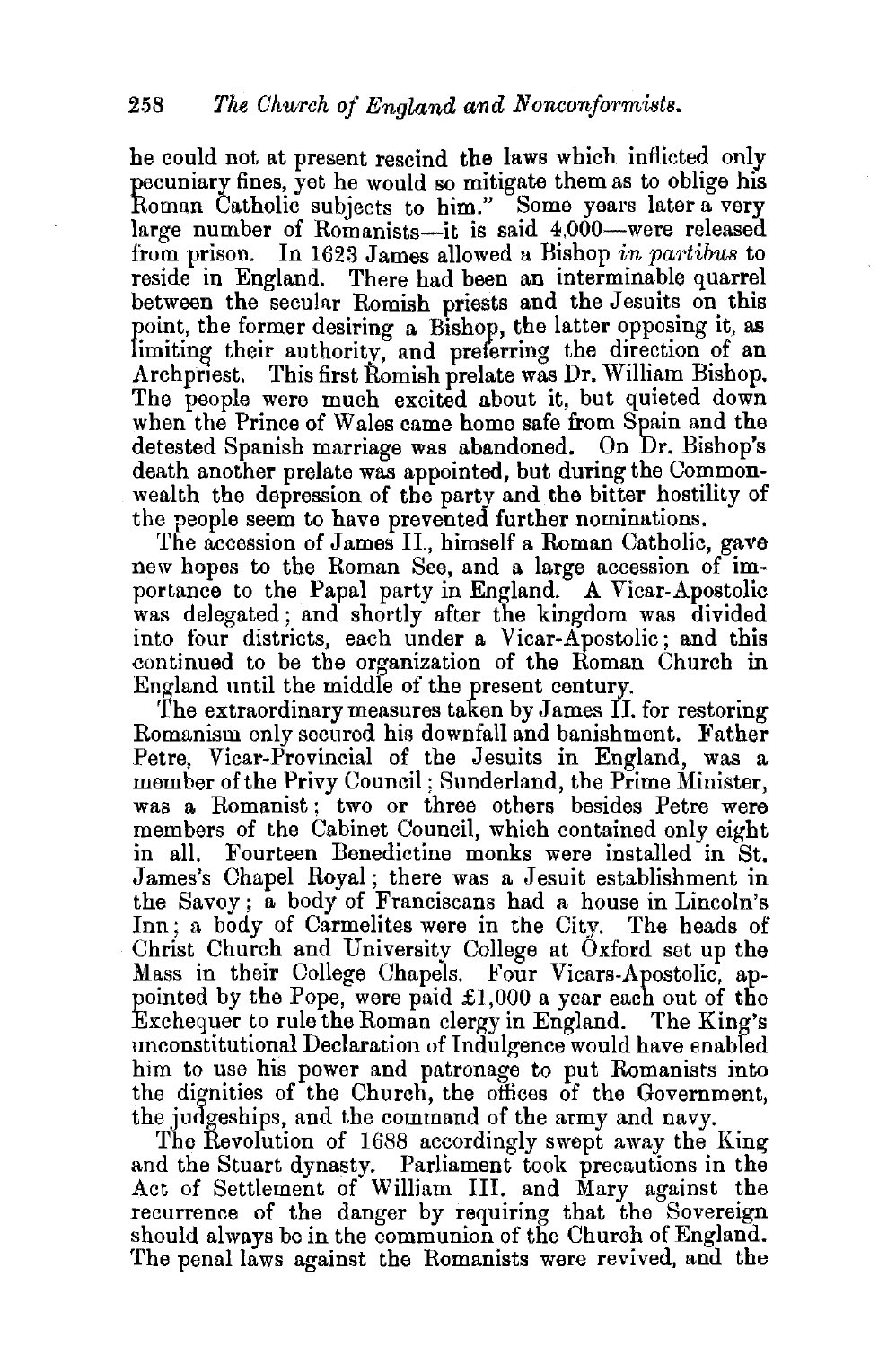Roman Church in England sank back into its former condition. A few families of the titled and landed aristocracy, with their adherents, formed its scanty but very respectable body. Their patriotism was undoubted, and their religion, of a Gallican, or national independent type, which had no virulence towards the Church of England, excited a feeling of interest rather than of dislike towards them as chivalrous adherents of a fallen cause.

In the end of the last century, and in the course of the present, large numbers of Irish Roman Catholics settled in the great towns of England, especially London, LiverpooL and Glasgow; but the number of English Romanists had not increased. The call for the full emancipation of Roman Uatholics-that is, enabling them to take their full share in municipal and political government-came first from Ireland, but it also became part of the great Whig reforming programmme which culminated in the famous Reform Act of  $1832$ . Roman Catholic emancipation had been proposed by Pitt in the reign of George III.; but the King was resolute against it. After many struggles, it was carried in the last year of the reign of George IV., in 1829.

This act of justice, together with the revival of the High Church party in the second quarter of this century, and the secession of Newman, Manning, the two Wilberforces, Ward, and about 3,000 other distinguished and educated persons, roused in the advisers of Rome a keen and sanguine hope that the time had come when England might be won back again to the Roman obedience. The Roman claim was set forth in the most striking way by the creation of a Papal episcopate, with English titles, all over the country, with a Cardinal-Archbishop of Westminster at its head. This was in 1850. The greatest endeavours were made to win converts. Money was found for the erection of beautiful churches in the most conspicuous positions, and for the maintenance of attractive services. Convents of men and women were dotted over the country. Charitable institutions presented the religion in its most persuasive character. Social influences were brought to bear on individuals. In short, all that statesman-like plans, skilful intrigues, Jesuitical astuteness, and money, all that Christian earnestness, zeal, and devotion, ably directed, could do, was done to restore the old Roman Catholic religion, in the hope of gaining a preponderance of influence and political power, and so ultimately of winning back England to the obedience of Rome. In spite of all this, however, the Roman Catholics have rather fallen off in numbers. Their influence is chiefly to be found in the press  $\frac{19-2}{2}$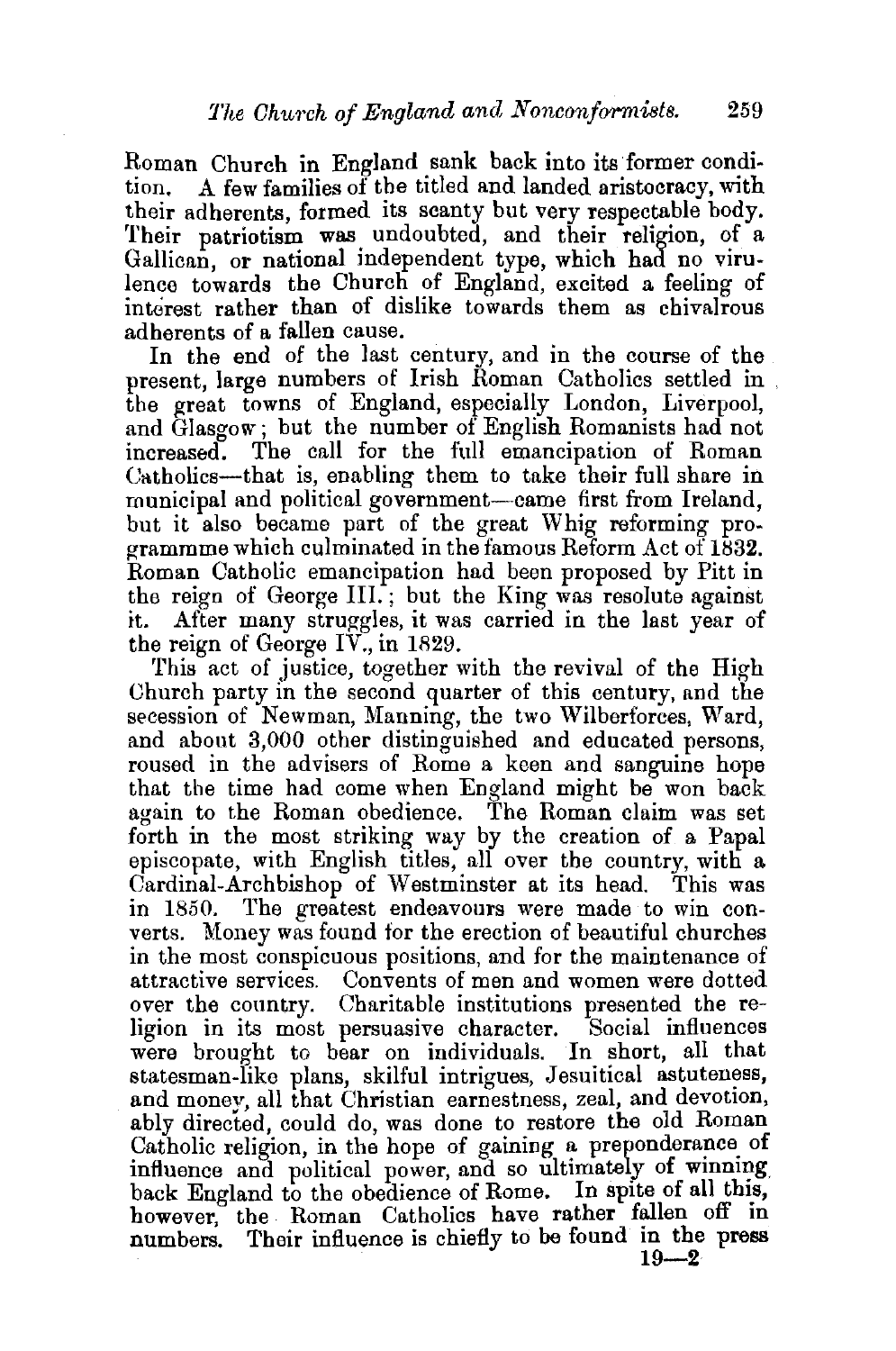and amongst the masses of the Irish Roman Catholics settled in the great towns.

We will now return to the other Nonconforming secessions. I have said that the Calvinist principles of some of the Continental Reformers were sure to find an echo in England.

The followers of these principles in England are known in history as the Puritans. They were not only dissatisfied with abuses and corruptions, but also with some main points of the primitive and Scriptural constitution and doctrine of the Church. During the Reformation this school became an extreme section of the general body of the Reformers; and after the Reformation had been settled, in the beginning of the reign of Elizabeth, it became an organized body within the Church, aiming at further changes and causing great difficulties to the Queen and her bishops. Laud did his best to overthrow Puritanism ; but it was too strong for him, and his repressive policy ended in the subversion of the Church, the Crown, and the Constitution. It was finally by its own extravagancies that Puritanism wearied the country, and caused the restoration of Charles II. and the astounding reaction of his reign.

The system of organization, doctrine, and discipline which Calvin had established at Geneva was accepted by the English Puritan party as the model to which they desired to bring the establishment of religion in England. Bucer, the German Reformer, Regius Professor of Divinity in the reign of Edward VI., wrote a book "On the Kingdom of our Saviour Jesus Christ," published in 1557, in which the Puritan platform was formally set forth.

The exile of Church of England clergymen during the reign of Mary, chiefly in the Low Countries, familiarized them with Calvinistic doctrine, and made them long to change their own Church in this direction. On their return, some of the bishops sympathized with their opinions, and allowed great liberty to the clergy.

The Puritan clergy, however, were not at liberty as indi- . viduals to disregard the law of the Church in their personal ministrations. They organized a system by means of which they endeavoured to introduce the Calvinistic model (the form of service with which we are familiar in Presbyterian and Dissenting places of worship) as a supplement to the lawful order, and to inoculate the whole country with its principles, under cover of their status as clergymen of the Church of England, and of the advantage it afforded them. They divided the whole kingdom into districts, and created an ecclesiastical organization of class, district, and general assemblies.· The classes consisted of a few neighbouring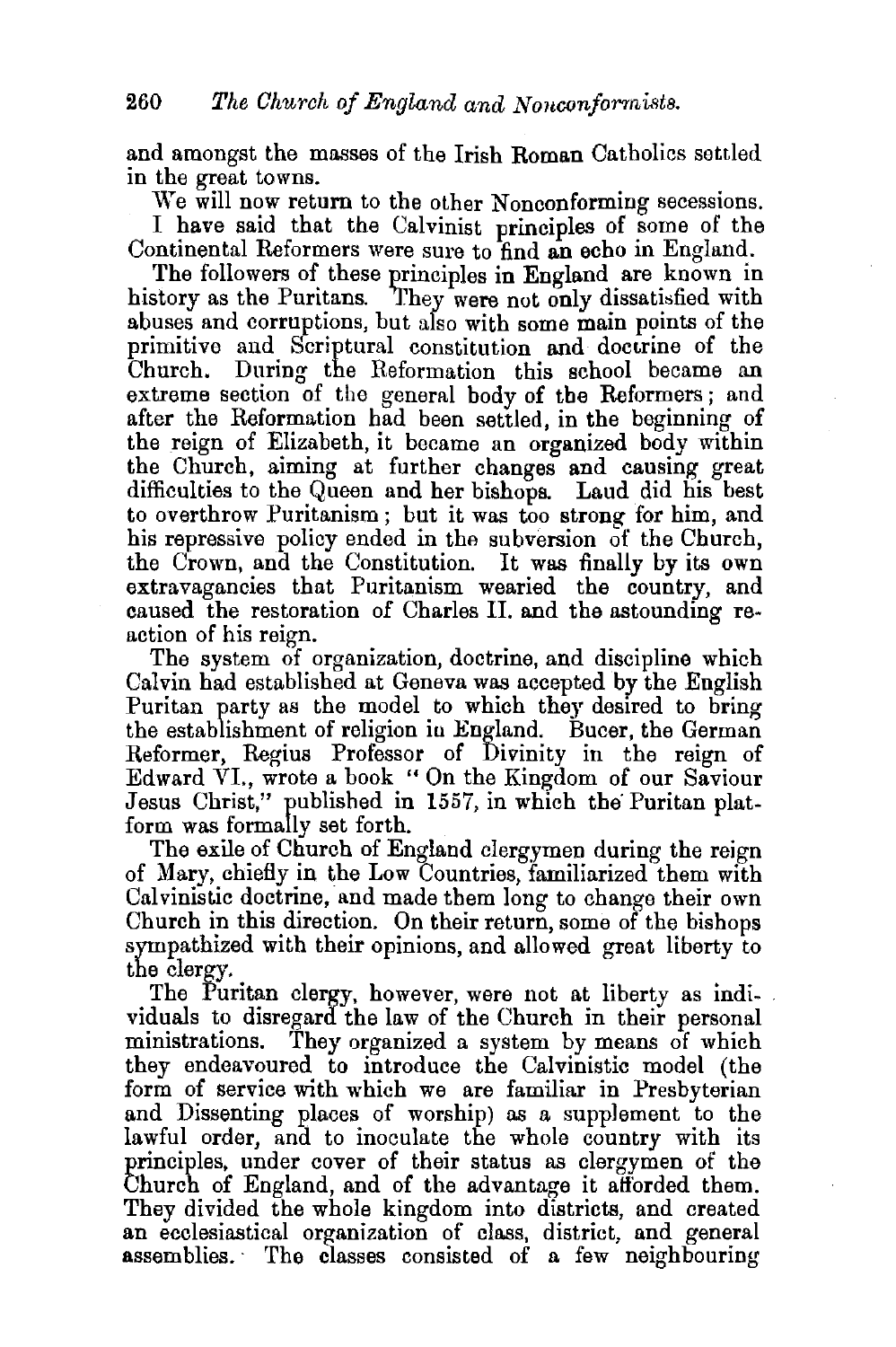ministers, generally twelve. The district included several of these classes, and there were about three districts in a county. The General Assembly was a synod of the whole body. Influence was brought to bear on patrons to induce them to nominate to vacant benefices men of Puritan opinions. The Puritan incumbents were to dispense as far as possible with the legal ritual of the Prayer-Book; they were to teach the Scriptural character of the Calvinist form of Church government and discipline as well as doctrine. Where incumbents were orthodox Church of England men, means were taken to leaven their parishes. The Universities had an old privilege of nominating twelve preachers who might preach m any parish in England. The Puritans procured the appointment of eminent Puritan preachers, who itinerated through the important towns, gathering large congregations, and propagating their special opinions. Another plan was the founding of lectureships in important churches. The Puritan incumbents and lecturers often showed their dislike of the Book of Common Prayer by remaining in the vestry until the service was done ; then mounting the pulpit, they gave out a metrical psalm, uttered a long extempore prayer, then the sermon ; then another psalm and prayer, making a kind of supplementary service in Puritan fashion.

It was this state of things that Elizabeth and her Archbishops, Parker and Whitgift, struggled to suppress. But the minds of the people became leavened with Calvinistic teaching, especially in the great towns ; and when were added the repressive measures of Laud, Stratford, and Charles I., we see how the way was prepared for the overthrow of the constitution in Church and 8tate which was at length effected in the year 1648.

There were some, however, for whom this mixture of Puritanism with the Church of England was not sufficient. The first body of men who set up a separate communion were the Independents, about the year 1658. The cause of their secession was the assertion of the principle that the people were the legitimate source of authority in religious matters ; instead of the previous view that the officers of one generation handed on the authority to the officers of the next; and so on, back to the time of the apostles themselves. Their opinions and history will be treated in a separate paper.

Next in point of time come the Baptists, or Anabaptists as they used to be called, because they baptize over again, or Antipredobaptists, because they deny the validity of infant baptism. This denomination is first heard of in Holland, where unfortunately it mixed up its religious belief with political designs, and ran into excesses subversive of all religion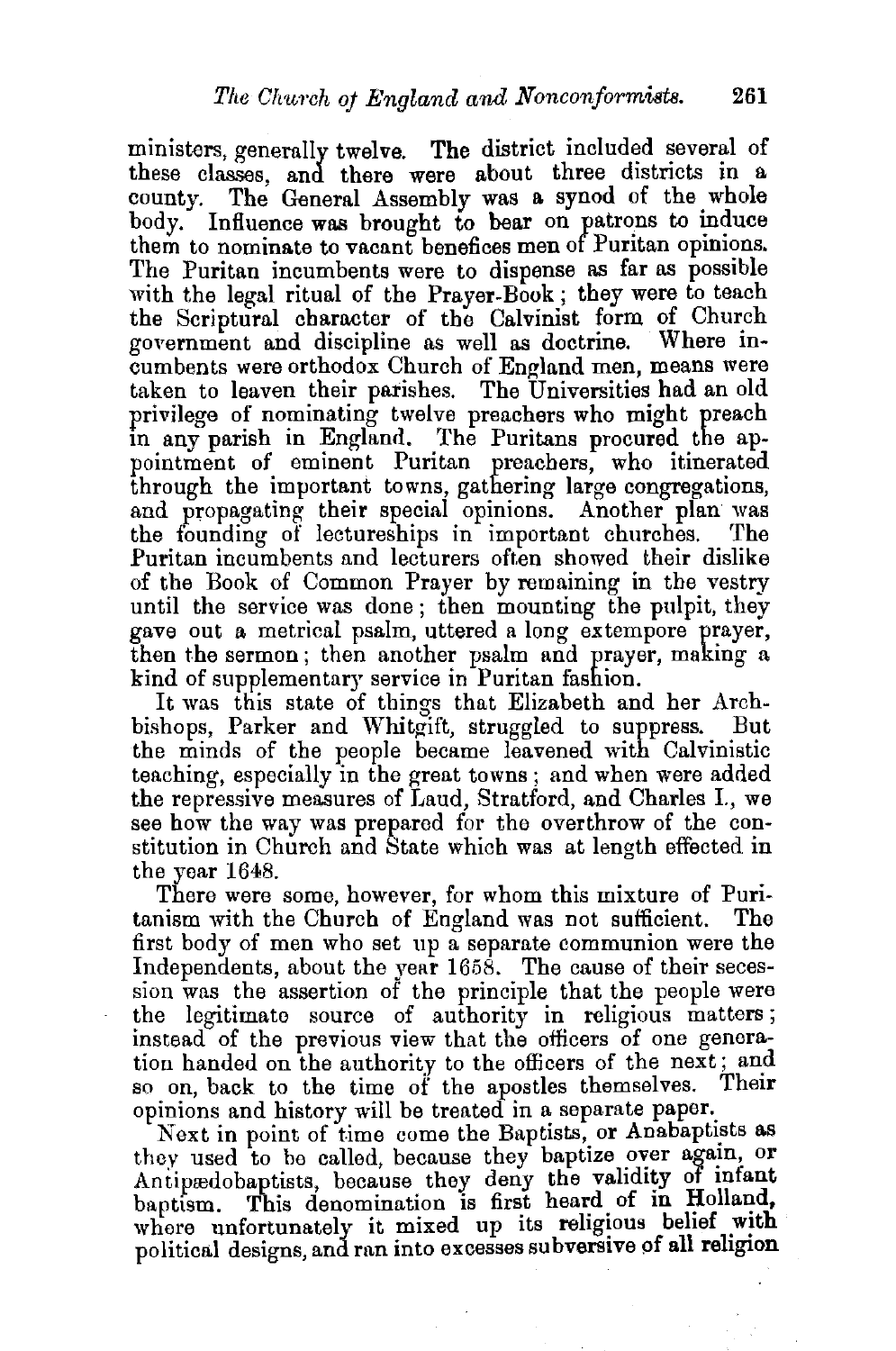and all society. Their seizure of the city of Munster, and their conspiracy for seizing other cities, made them special objects of repression by the Governments of the period; and this accounts for the severity of their treatment. Fourteen Anabaptist refugees from Holland were put to death in the reign of Henry VIII., others in the reigns of Edward VI. and Elizabeth ; and the very last person who suffered death in England on religious grounds was an Anabaptist named Whiteman, in the reign of James I.

The modern denomination of Baptists justly disclaim any connection or sympathy with these fanatics. It began in 1633, and arose out of a secession from the Independents. A few members of the Independents, who held a stricter form of Calvinistic doctrine, and desired to maintain a stricter discipline among Church members, formed themselves into a separate body. Their history, again, will be given in a distinct paper.

The greatest and most lamentable secession from the Church of England was of later date, and of very different character from the three which we have thus sketched. It was that of the Methodists or Wesleyans. But of that I will say nothing here, as another writer will recount the story.

A few words must be added about the Presbyterians, who for a short time were supreme in England. Presbyterianism was the form the Reformation took in Scotland under the influence of John Knox and Calvin, and because the Scottish Reformers could not get any bishop to join them. It consists of a system of government by Kirk Sessions, Presbyteries, Synods, and the General Assembly. Lay elders are always present in these different courts as well as the clergy. The doctrines of Presbyterianism are expressed in the Westminster Confession and the Shorter Catechism; and though they insist strongly on predestination, they do not differ in really essential points from the doctrines of the Church of England. Under Scottish influences, Presbyterianism became predominant in the Long Parliament in 1641, in the time of Charles I. Parliament had no taste for Presbyterianism, but it was forced upon it by the Scotch, who insisted that there should be one confession of faith, one directory of worship, one public catechism, one form of Church government, and that prelacy should be plucked up root and branch as a plant which God hath not planted. In 1642 the Root and Branch Bill for the Abolition of the Episcopal Church was carried through both Houses of Parliament.

The Presbyterians were strongly opposed by the Independents, who looked upon them as little better than Episcopalians. From the rise into power of the Independents, the Presbyterian system, which was favoured by the Westminster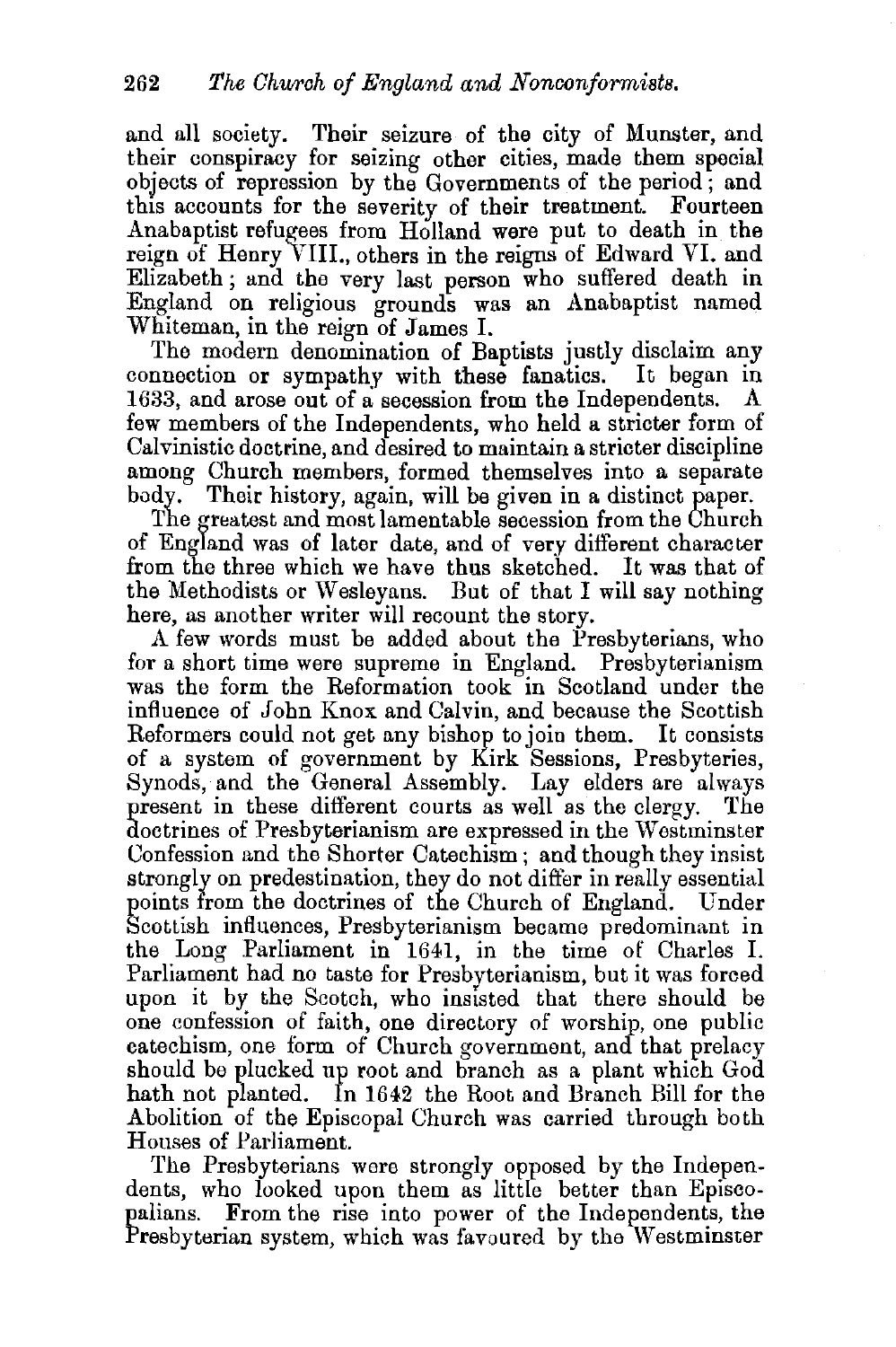Assembly of Divines, was of necessity overturned. From about 1648 the Presbyterian discipline ceased, and, with the enthusiastic support of Oliver Cromwell, Congregationalism became the ostensible religion of the country.

The Presbyterian Church of England, which ministers chiefly to Scottish people residing in this country, has 11 presbyteries, 297 congregations, 10 preaching stations, and 68,992 communicants. It has a theological college in London, and supports 52 missionaries abroad.

The Unitarians, who are the only distinctly heretical body of Nonconformists, deny the distinction of persons in the Godhead. They date as an organization in this country from 1773, when a sceptical and Semi-Arian clergyman named Lindsey resigned his parish of Catterck, and set up a meeting in Essex Street, Strand, where he was assisted by some other seceding clergymen, and formed a congregation of sympa-<br>thizers. From this Essex Street congregation modern From this Essex Street congregation modern Unitarians have sprung. Priestley is their greatest name; Belsham's "Calm Inquiry" is their ablest religious publication, and may be taken as an exponent of their doctrines. They are a small body, generally of well-to-do and educated people. Some of the old English Presbyterian congregations have become Unitarian. They are strongest in Birmingham, Manchester, and Leeds. They have about 350 ministers, and 345 chapels and other places of worship.

Taking these different movements into review, I should say that the Independents or Congregationalists represent the idea of individual liberty, and the freedom of congregations to choose their own pastors. The principle of election ought certainly to have been always recognised in the Church; and as for individual liberty, so harsh and rigid was the tyranny of Strafford, that we cannot be surprised at the rapid growth of Independent opinions. At the Restoration most of them might again have been absorbed into the great national communion; but unhappily the statesmen and prelates who framed the Act of Uniformity in the reign of Charles II. contrived it on purpose to exclude the Congregationalists, and so the division became irreconcilable. The Presbyterians represent the principle of the original identity of presbyters and bishops. That brings them very near indeed to ourselves. Many High Church Bishops have been inclined to recognise Presbyterian succession and orders. They were right in protesting against an episcopal rule which had degenerated from the primitive standard of a bishop, ruling with the consent of his presbyters, into an autocracy, as it once seemed, resting on the power of the secular arm. The Baptists may be taken to remind us that, although infant baptism is the primitive rule, yet adult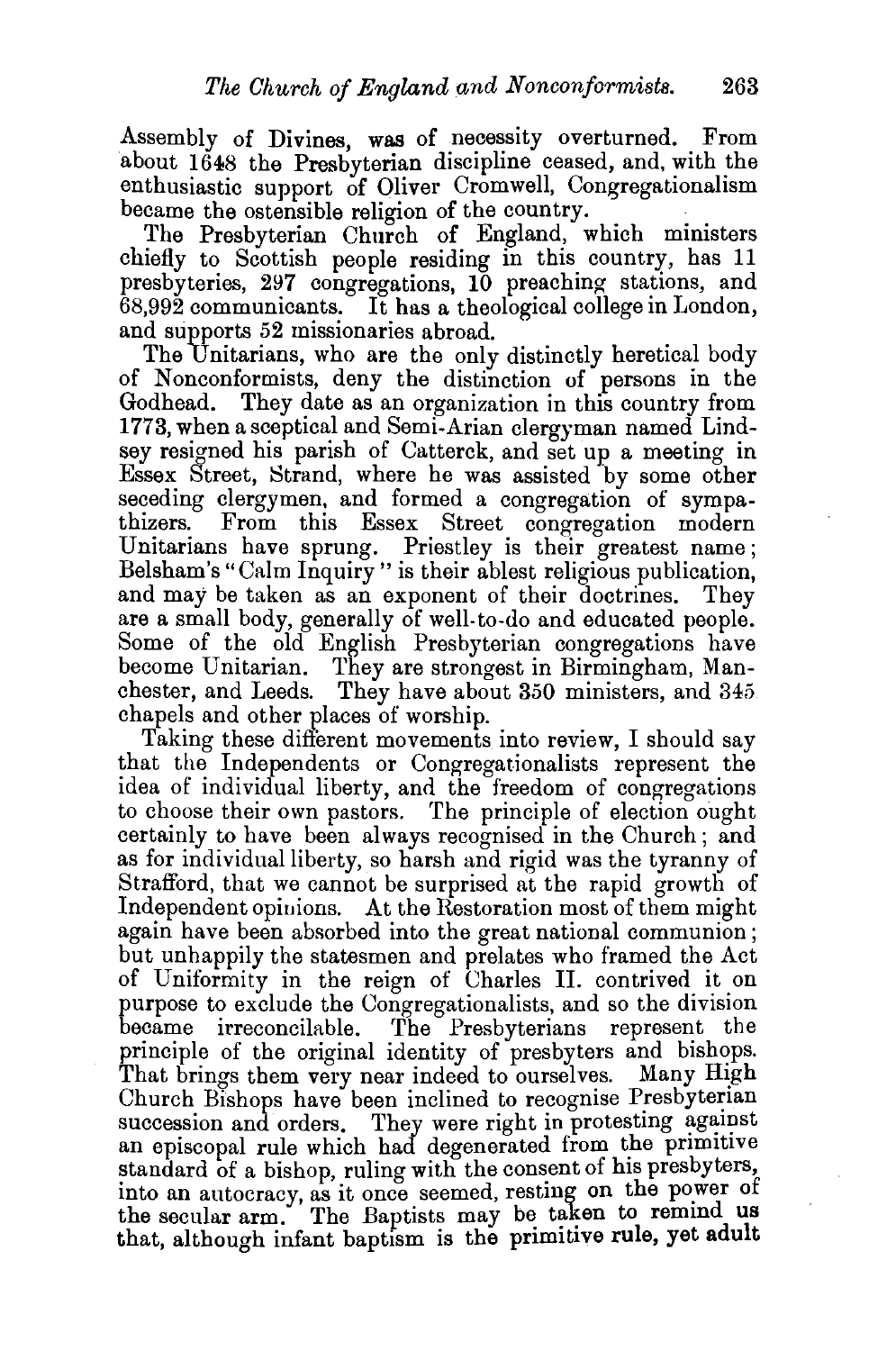baptism may be in cases acceptable to God. Whenever infant baptism degenerated into a mere mechanical performance, without a living faith on the part of minister, parents, sponsors, or congregation, there was the natural inducement to Baptist principles. The life of the Puritan party was the intense belief in God's government of the world, and its stern, ascetic piety, in contrast with the lukewarm faith and lax lives of the mass of the orthodox. The Wesleyan movement, which was originated and conducted by clergymen of the Church of England, was a revival of the ancient discipline of the Church. It was not merely the love of autocratic power in the leaders of the movement, but want of confidence in the lawful authorities into whose bands that discipline ought to have been committed, which led to the hardening of the society into a sect.

Under these circumstances, and with all these past mistakes in view, we ought to be very humble in our attitude, charitable in our judgment, and tender and respectful towards those who differ from us. While conscientiously holding to our own views, as the truest and most reasonable, we ought not to act as if no other view was possible to minds differently trained and in different circumstances from our own. We ought to be looking for points of agreement, instead of points of difference. One Lord, one faith, one baptism, one God and Father of all, one Holy Spirit, one invisible body, the ideal Church of Christ, one Atonement for sin, one right of prayer, one hope of immortal life, one repentance, one Christian love; surely these elements, besides an infinity of others that we hold in common; are already much l

That is, at any rate, the view of our Bishops. At the last Lambeth Conference they issued to us the following instruction on the subject in their encyclical letter :

"After anxious discussion, we have resolved to content ourselves with laying down certain articles as a basis on which approach may be, by God's blessing, made towards Home Reunion. These articles, four in number, will be found in the appended resolutions.

"The attitude of the Anglican Communion towards the religious bodies now separated from it by unhappy divisions would appear to be this: We hold ourselves in readiness to enter into brotherly conference with any of those who may desire intercommunion with us in a more or less perfect form. We lay down conditions on which such intercommunion is, in our opinion, and according to our conviction, possible. For, however we may long to embrace those now alienated from us, so that the Ideal of the one flock under tbe one Shepherd may be realized, we must not be unfaithful stewards of the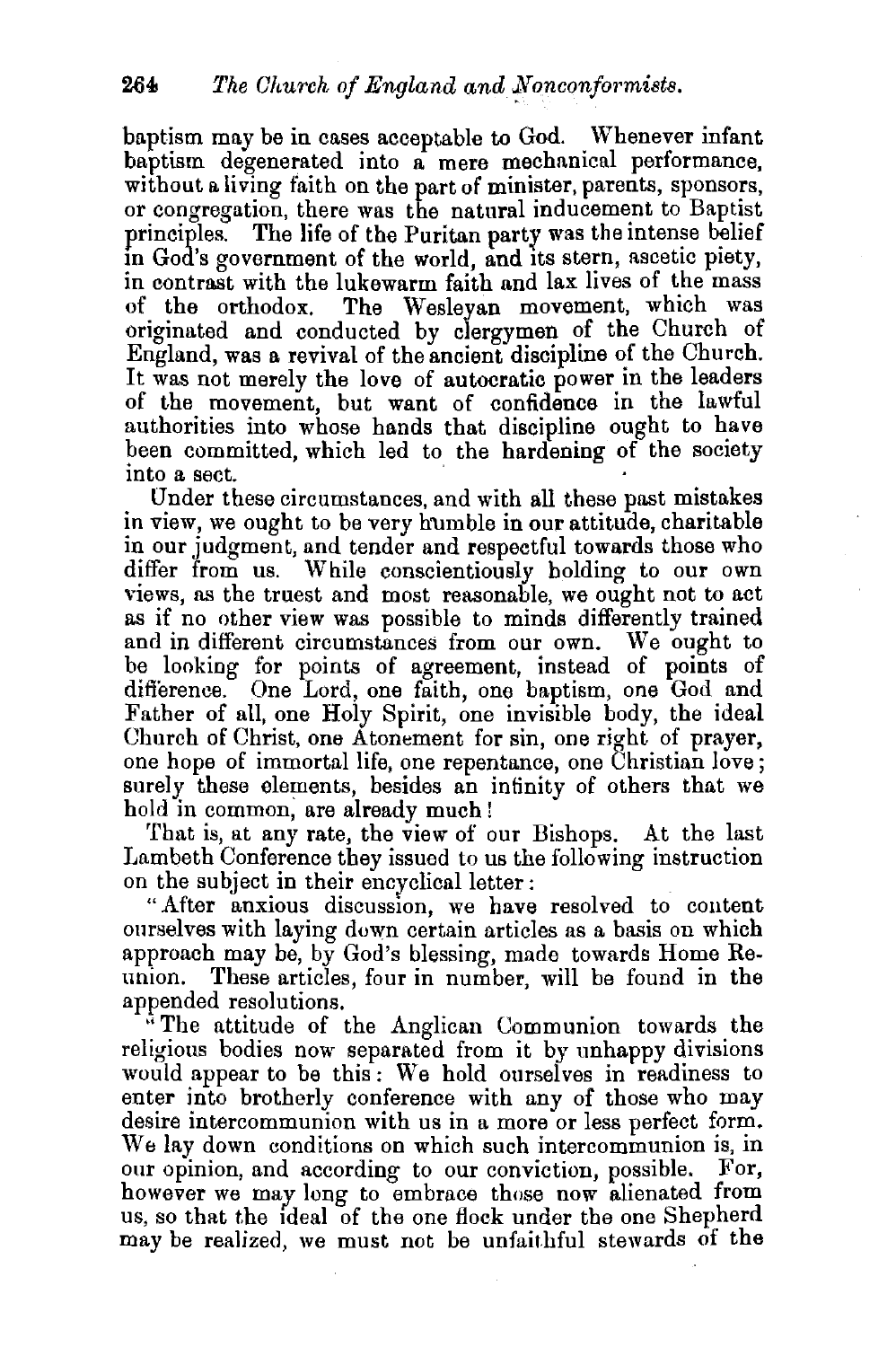great deposit entrusted to us. We cannot desert our position, either as to faith or discipline. That concord would, in our judgment, be neither true nor desirable which should be produced by such surrender.

"But we gladly and thankfully recognise the real religious work which is carried on by Christian bodies not of our Communion. We cannot close our eyes to the visible blessing which has been vouchsafed to their labours for Christ's sake. Let us not be misunderstood on this point. We are not insensible to the strong ties, the rooted convictions, which attach them to their present position. These we respect, as we wish that on our side our own principles and feelings may be respected. Competent observers, indeed, assert that not in England only, but in all parts of the Christian world, there is a real yearning for unity—that men's hearts are moved more than heretofore towards Christian fellowship. The Conference has shown in its discussions, as well as its resolutions, that it is deeply penetrated with this feeling. May the Spirit of Love move on the troubled waters of religious differences."

The special committee of Bishops also sent in the recommendation for mutual conference already quoted.

They added that they could not conclude their report without laying before the Conference the following suggestion, unanimously adopted by the Committee :

" That the Conference recommend as of great importance, in tending to bring about Reunion, the dissemination of information respecting the standards of doctrine, and the formularies in use in the Anglican Church ; and that information be disseminated, on the other hand, respecting the authoritative standards of doctrine, worship, and government adopted by the other bodies of Christians into which the English-speaking races are divided."

They also desire-following in this respect the example of the Convocation of Canterbury-to pray the Conference to commend this matter of Reunion to the special prayers of all Christian people, both within and (so far as it may rightly do so) without our Communion, in preparation for the Conferences which have been suggested, and while such Conferences are going on; and they trust that the present I~ambeth Conference may also see fit to issue, or to pray His Grace the President to issue, some pastoral letter to all Christian people upon this all-important subject. For never certainly did the Church of Christ need more urgently the spirit of wisdom and of love which He alone can bestow who is "the Author and Giver of

all good things."<br>Are we doing what we can to carry out the suggestions of the Bishops and the instructions of the Lambeth Conference ?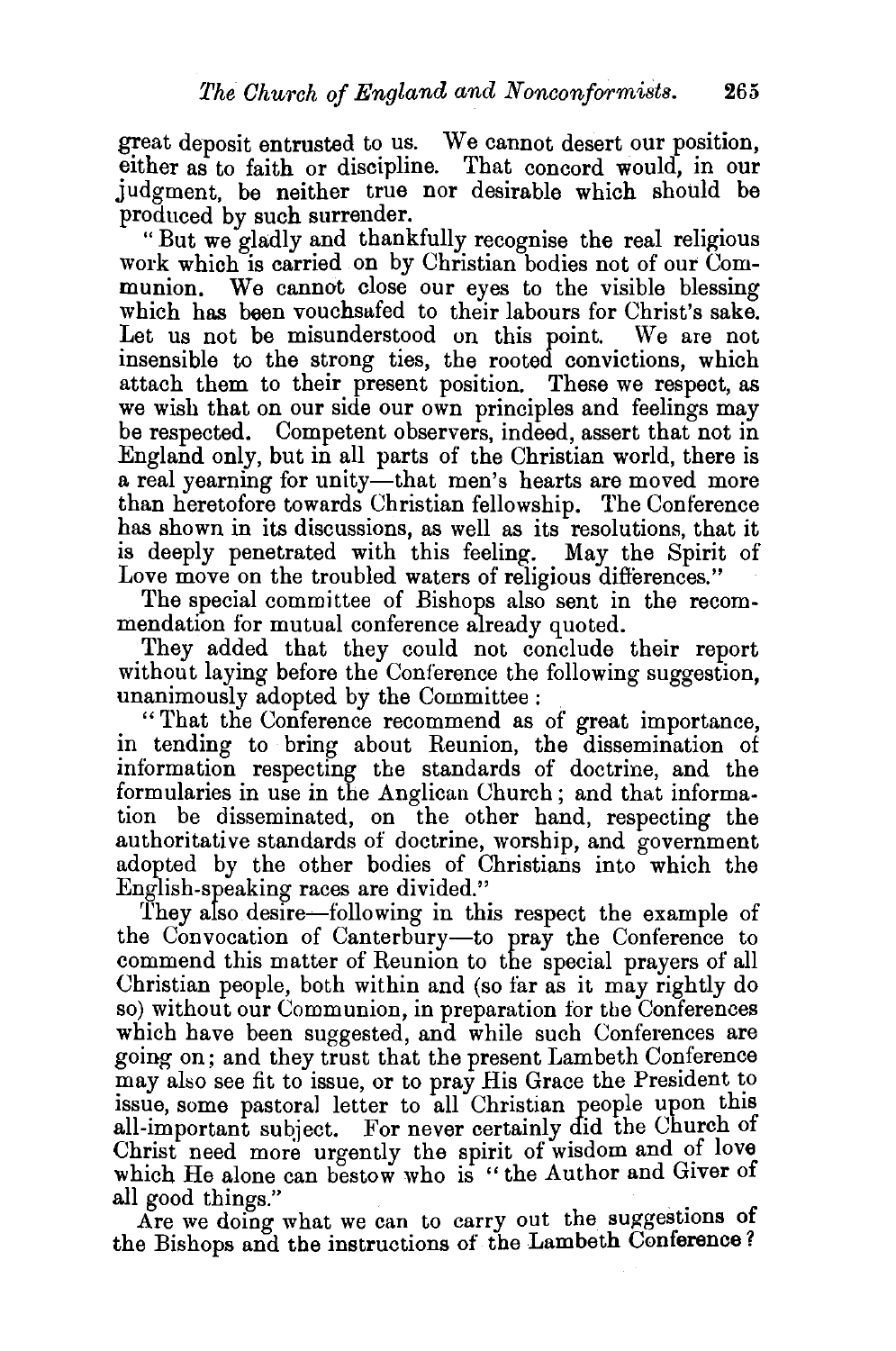If we are indeed sincere and genuine disciples of our Master, we shall each of us try to make personal friends of any Nonconformists that we meet, and endeavour to learn from them some Christian grace or virtue. We shall try, by the consistency of our lives, the earnestness of our faith, and the width of our charity, to recommend to others the principles that we hold to be true. We shall take every opportunity of joining together on religious and philanthropic platforms in all good works. Throughout every town, and in every country village, we shall do our utmost to make those who do not agree with us feel that there is no social ban upon them because they are unable to subscribe to the national organization of religion. Outward and formal unity we cannot at present expect : the lines of division sunk by the mistakes of the past are still too deep; but we can all strive for the unity of the spirit in the bond of peace-for that we can all daily and earnestly pray. And some day, in God's own good time, some great fervour of love will overspread the land like the universal dawn of a calm and cloudless summer day; and barriers will be broken down, and prejudices will be discarded, and misunderstandings cleared up, and we shall find that, by each coming as close as we can to the Lord Jesus Christ, we have come close to each other also!

The Removal of the Disabilities of Nonconformists has been in the following order, and has been promoted in all cases by liberal members of the Church of England:

- 1689. Toleration Act.
- 1812. Repeal of the Conventicle and Five-Mile Acts.
- 1813. Disabilities of Unitarians removed.
- 1828. Repeal of the Corporation and Test Acts. Nonconformists in future only to make a declaration on the true faith of a Christian.
- 1829. Emancipation of Roman Catholics.
- 1832. Nonconformist Ministers may sit in House of Commons.
- 1833. Quakers, Moravians and Separatists admitted to Parliament on making affirmation.
- 1836. Marriage and Registration Acts, allowing Nonconformists to be married in their own churches, with presence of Registrar, or before Registrar alone.
- 1836. Royal Charter and Annual Grant to London University, founded for giving university education to Nonconformists.
- 1845. Founding of the Secular Colleges for Cork, Galway, Belfast.
- 1854. Religious tests for  $B.A.$  at Oxford abolished.
- 1856. Tests for all degrees except Divinity abolished at Cambridge.
- 1845. Jews admitted to Corporations.
- 1858. Jews admitted to Parliament.
- 1866. Abolition of Church Rates.
- 1871. Nonconformists eligible for Fellowships (except clerical) at universities.
- 1882. All Headships and Fellowships at the universities thrown open, except a few.
- 1882. Churchyards open to Nonconformist burials and ministers.